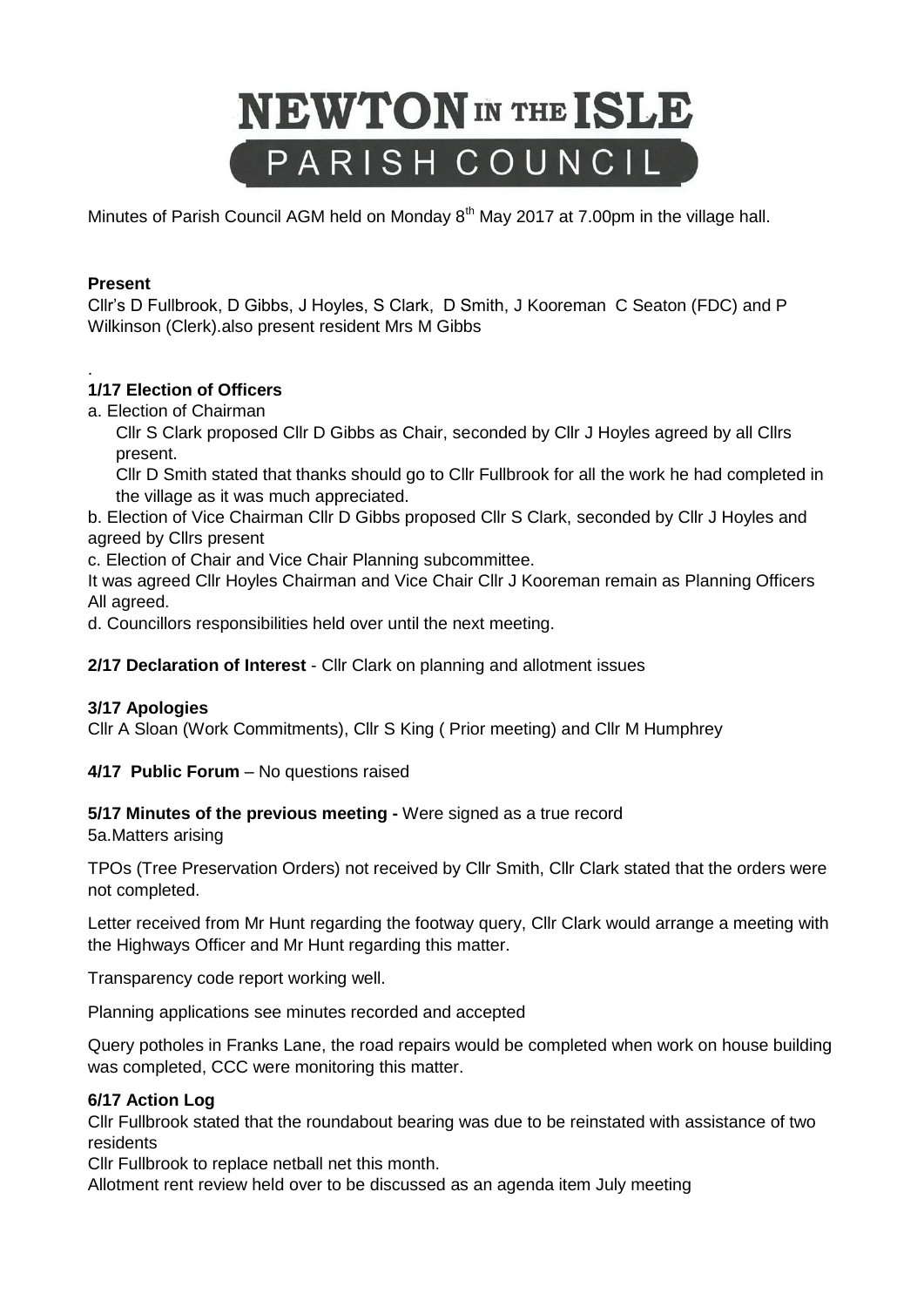Three dog Bins required. one at Ferry Lane, one at Rectory Road, one at Franks Lane. Quote for supplying bins to be investigated for next meeting.

# **7/17 Reports**

a. Highways - Potholes repaired and also drains cleaned.

b. Old school site - Flood map circulated showing flood zones.

Cllr Gibbs recommended that

a The Parish Council noted progress made with regard to former Colvile School site and reiterates its support for residential development on the site.

b. Enters into a dialogue with the Environment Agency regarding the need to revise the flood map. Cllr Hoyles to discuss the matter with the Drainage Board and seek advice and report back at the next meeting.

Cllrs approved both a and b recommendations.

c. Village Hall Report circulated prior to meeting. Cllr Gibbs stated the village hall showed a deficit of £1369.69 at the end of the financial year ending March 2017.

d. Correspondence a number of emails sent on to Cllrs. A letter received from the PCC requesting financial support in repairing a footpath through the churchyard. However, guidance from NALC advised Parish Councils that this responsibility lay with the Parochial Church Council and the Parish Council were unable to offer assistance. The clerk would write to the PCC explaining the situation.

e. Financial Report – to be dealt with under Finance.

f. Street Lighting - Report circulated prior to the meeting. Still waiting Balfour Beatty to contact the council in regard to completion of the remaining 2 lights and the expected date of completion.

#### g. Police Report

If more suspicious incidents were reported to the Police on Tel: 101, the police present would be increased. A number of incidents had occurred during March and April including theft from sheds and a quantity of red diesel had also been stolen.

#### h. LHI Bid 2017/18

Following a successful bid Jacob Hobs would arrange completion of a length of footway from Boars Farm, High Road to Common Cottages.

#### **8/17 Finance**

a. End of year accounts Previously circulated carry forward of £2913 in the Community Account and £5193 in the Business Savers Account of which £3500 was earmarked for outstanding street lighting.

*i.Resolved to approve statutory accounts. Councillors formerly approved and authorised the accounts for year ending March 2017. Chairman signed accounts*

b). Internal Auditors Report - four Recommendations had been made following inspection, report previously emailed to Councillors and discussed at the meeting.

R1 Full VAT receipts (including the supplier's VAT registration number and, preferably,

itemisation of the VAT element) should be obtained in all instances where Vatable expenditure is incurred on behalf of the Council.

R2 The timing of future VAT reclaims should correspond to the end of the financial year (and the mid-year if six-monthly claims are made).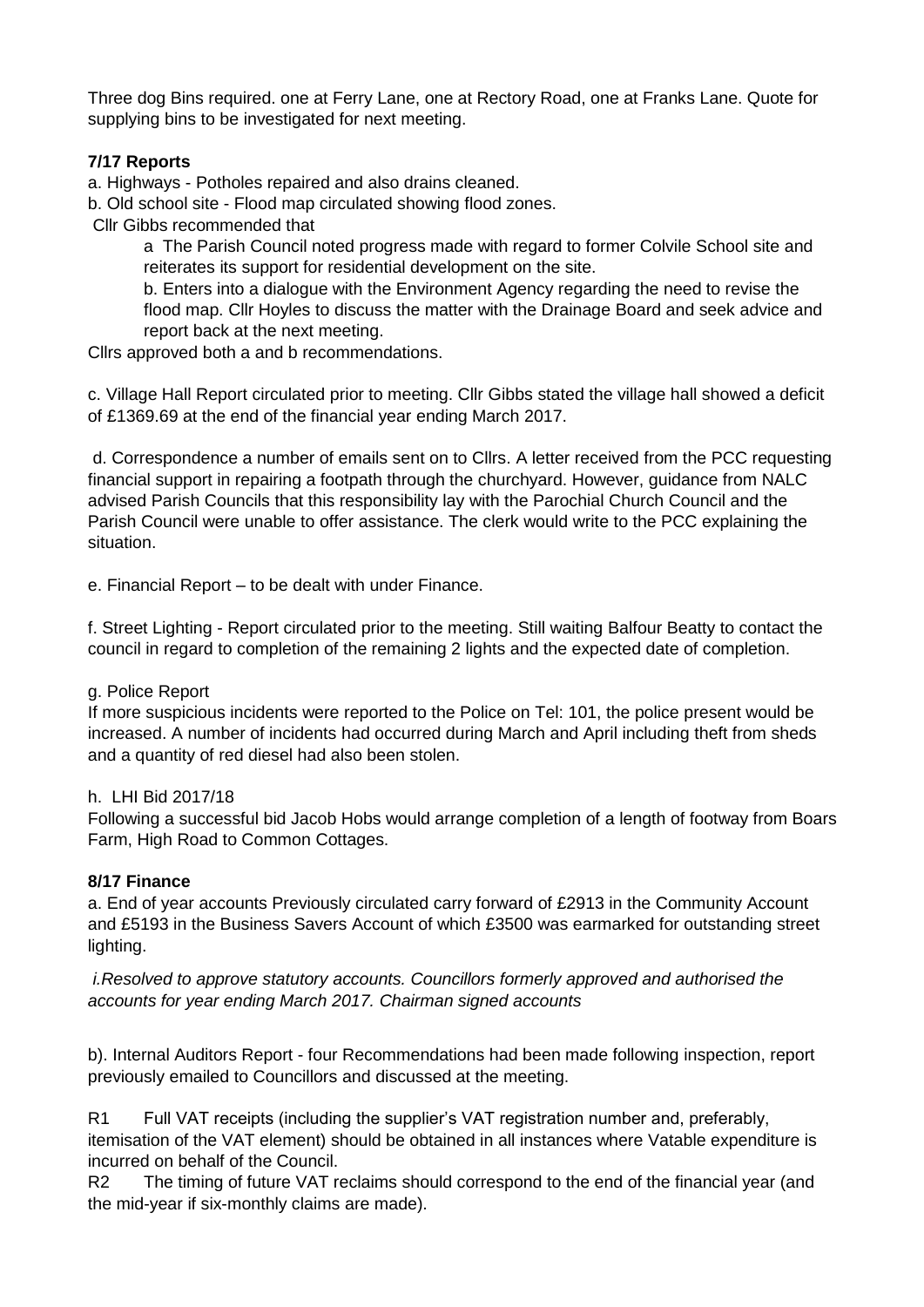R3 Allotment rents should be formally subject to review each year, in accordance with the financial regulations.

R4 The Clerk should contact the Pensions Regulator to confirm what action, if any, is required in relation to pension auto-enrolment and relevant dates.

R4 the clerk has already contacted the Pensions Regulator and this has been dealt with. The Cllrs agreed to the recommendations and approved the report as discussed at the meeting

*ii. Resolved to ensure the four recommendations were implement as soon as possible. Annual Internal Report approved by all the Councillors* 

c Annual Governance Statement

Circulated to Councillors prior to meeting. Annual Governance Statement Sections 2, All sections completed and approved signed by Chair at meeting.

*iii. Resolved to approve Governance Statement for 2016/17(page 2) all councillors approved and duly signed by Chairman*

d. The Annual Accounting Statement circulated prior to the meeting section 3 Accounting statement balanced with end of year accounts.

Also discussed the explanation of Variances compared with the previous year.

As there were no queries the Annual Return was approved and signed by the chair. *Iv Resolved to confirm that the Council had formally approved and adopted the Annual Return, duly signed by the Chairman.*

e. The Community Account stands at £ £8407.29

Business Saver (Reserves Account) stands at £5193.31 (includes the £3500 earmarked for Lighting) transferred from Community account year end. Invoices to be approved for payment

d. Payments for authorisation.

Play equipment parts D Fullbrook - cheque no 100568 for £89.88 including 13.43 vat RoSPA - Cheque no100569 for £96.60 including £16.10 vat Auditing Solutions cheque no 100570 for £!98.00 including £33.00 vat R Kublik cheque no 100571 for £30.00 Zurich Insurance cheque no 100572 for £645.90 Salary and Miscellaneous cheque no 100573 for £561.37 CAPALC Cheque no 100574 for £253.16 *v. Resolved to approve payment of the seven cheques total cost £1845.21, Councillors* 

*authorised payments* 

Income received since 1st April

Half year Precept. £5250

Half year Council Tax Support Grant .£243.50

Annual Financial Report circulated prior to meeting As there were no queries it was approved *vi. Resolved to approve the Financial Report for 2016/17 Councillors all agreed.*

# *Reserves Statement Amendment*

*To allow for any unforeseen demand for expenditure, the Business Savers Account balance is to be maintained at a level of not less than 50% of the Precept, with the intention of achieving £6,000 by 31/03/2019. This sum excludes funds earmarked for a particular purpose and constitutes the Contingency Reserve. The amount and purpose of earmarked funds is to be recorded in the half yearly budget Statement.*

*vii. Resolved to approve the amendment (see red) to the Reserve Statement Councillors all agreed.*